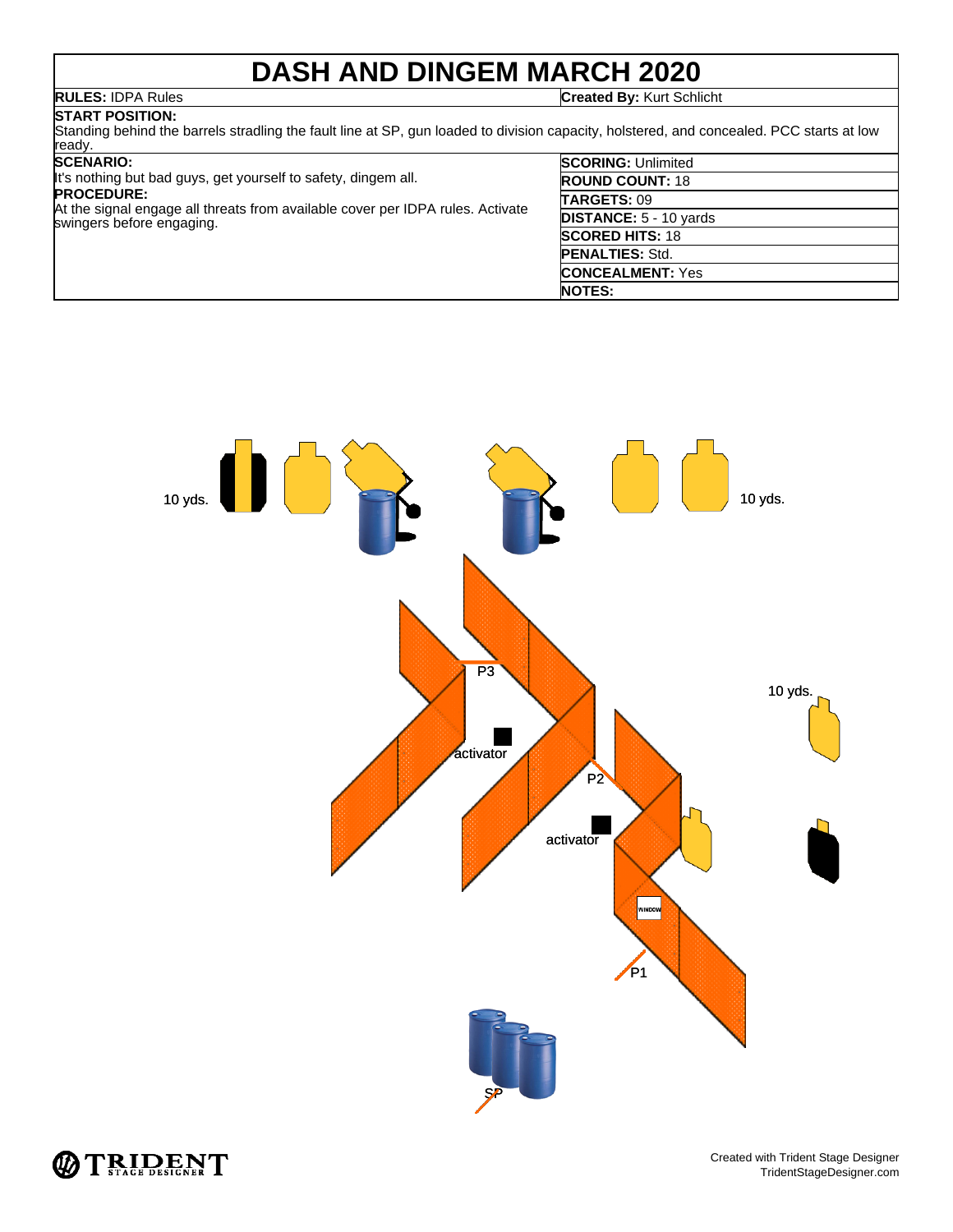# **EASY PICKENS MARCH 2020**

### **RULES:** IDPA Rules **Created By:** Kurt Schlicht

**START POSITION:** Standing at P1 facing uprange, hands on top of the barrel (ATM), gun holstered, loaded to division capacity, and concealed. PCC starts facing down range standing behind the barrel, rifle laying on top of the barrel pointing at the berm. **SCORING:** Unlimited

## **SCENARIO:**

You stop at your local ATM for a bit of cash to pay for match fees, refreshments, and lunch after the match. A group of not so well meaning gang members decide to relieve you of your lunch money and prevent you from shooting the match. You are IDPA ready and the match just started early for you. **PROCEDURE:** At the signal, TURN, draw, and engage all threats in priority, T1 and T2 strong hand only, T3,4,and 5 freestyle. Engage all targets with 3 rounds each per IDPA rules. **ROUND COUNT:** 15 **TARGETS:** 05 **DISTANCE:** 5 - 15yds. **SCORED HITS:** 15 **PENALTIES:** Std. **CONCEALMENT:** Yes **NOTES:**



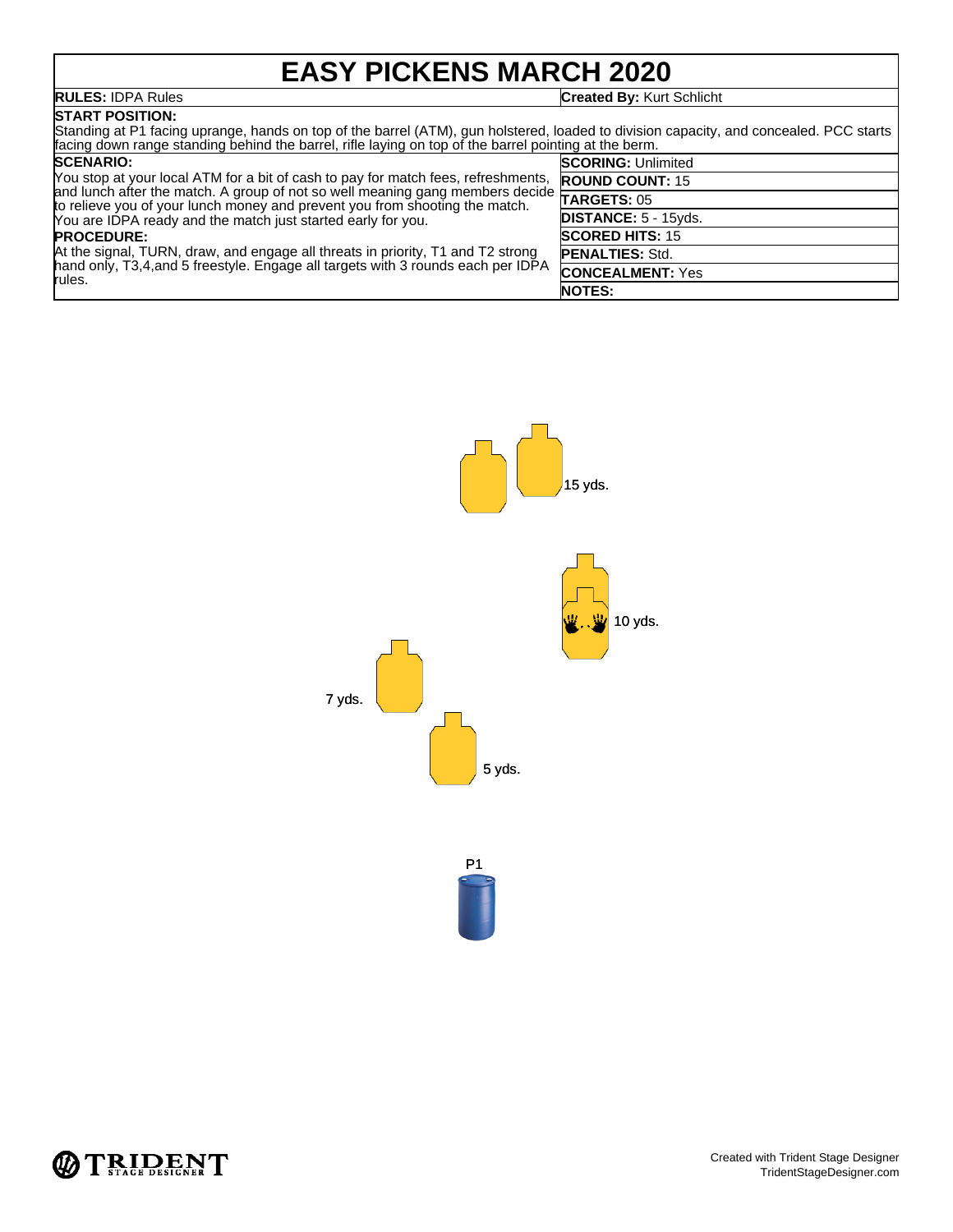# **USE THE FORCE MARCH 2020**

| <b>RULES: IDPA Rules</b>                                                                                                                                 | <b>Created By: Kurt Schlicht</b> |  |
|----------------------------------------------------------------------------------------------------------------------------------------------------------|----------------------------------|--|
| <b>START POSITION:</b><br>Standing at SP, gun loaded to division capacity, holstered, and concealed. PCC starts at low ready.                            |                                  |  |
| <b>SCENARIO:</b>                                                                                                                                         | <b>SCORING: Unlimited</b>        |  |
| You have just finished constructing your VERY cool Darth Vader helmet privacy                                                                            | <b>ROUND COUNT: 18</b>           |  |
| fence in your back yard when a group of armed individuals decide to use it to<br>sheak up on you to perform a home invasion. Shoot them, shoot them all! | TARGETS: 09                      |  |
| <b>PROCEDURE:</b>                                                                                                                                        | <b>DISTANCE: 5 - 10 yards</b>    |  |
| At the signal, draw and engage all threats from available positions of cover with 2 SCORED HITS: 18                                                      |                                  |  |
| rounds each.                                                                                                                                             | <b>PENALTIES: Standard</b>       |  |
|                                                                                                                                                          | <b>CONCEALMENT: Yes</b>          |  |
|                                                                                                                                                          | <b>NOTES:</b>                    |  |





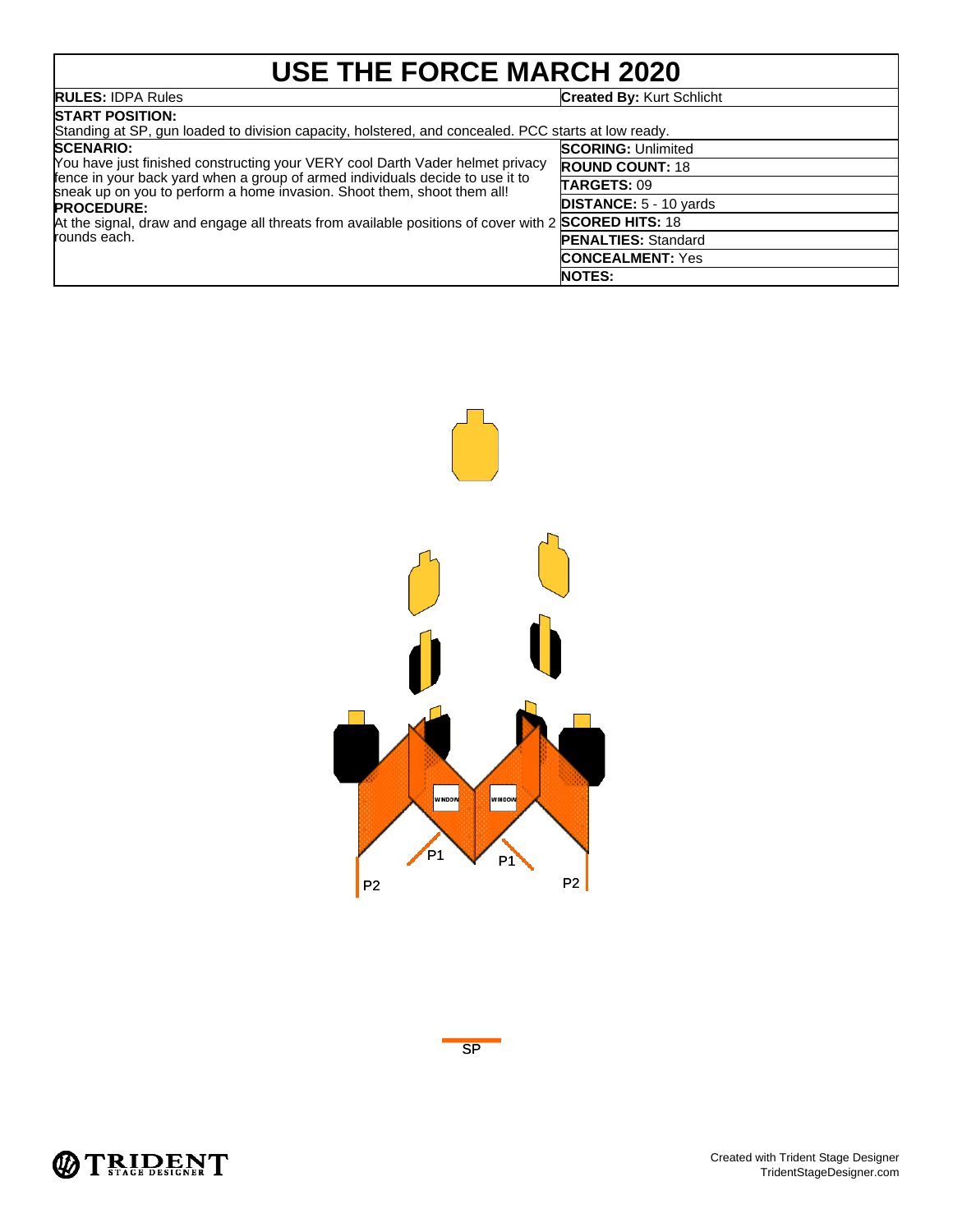## **CAFE CRAZIES MARCH 2020**

**RULES:** IDPA Rules **Created By:** Kurt Schlicht

## **START POSITION:**

swinger before engaging it's targets.

Seated at P1, palms flat on the table top, gun loaded to division capacity, holstered, and concealed. PCC starts with rifle laying on the table, muzzle pointed at the berm.

### **SCENARIO:**

You are grabbing lunch at the local cafe when a group of armed would be robbers storm the premises. Fight your way to freedom. **PROCEDURE:** At the signal draw and engage T1 with 3 rounds while seated, then engage remaining threats with 2 rounds each per IDPA rules. Activate Crazy Ivan

| <b>SCORING: Unlimited</b>             |
|---------------------------------------|
| <b>ROUND COUNT: 15</b>                |
| TARGETS: 07                           |
| DISTANCE: 1 - 10 yds.                 |
| <b>SCORED HITS: 15</b>                |
| <b>PENALTIES: Std.</b>                |
| <b>CONCEALMENT: Yes</b>               |
| <b>NOTES:</b> Use caution on the draw |
|                                       |



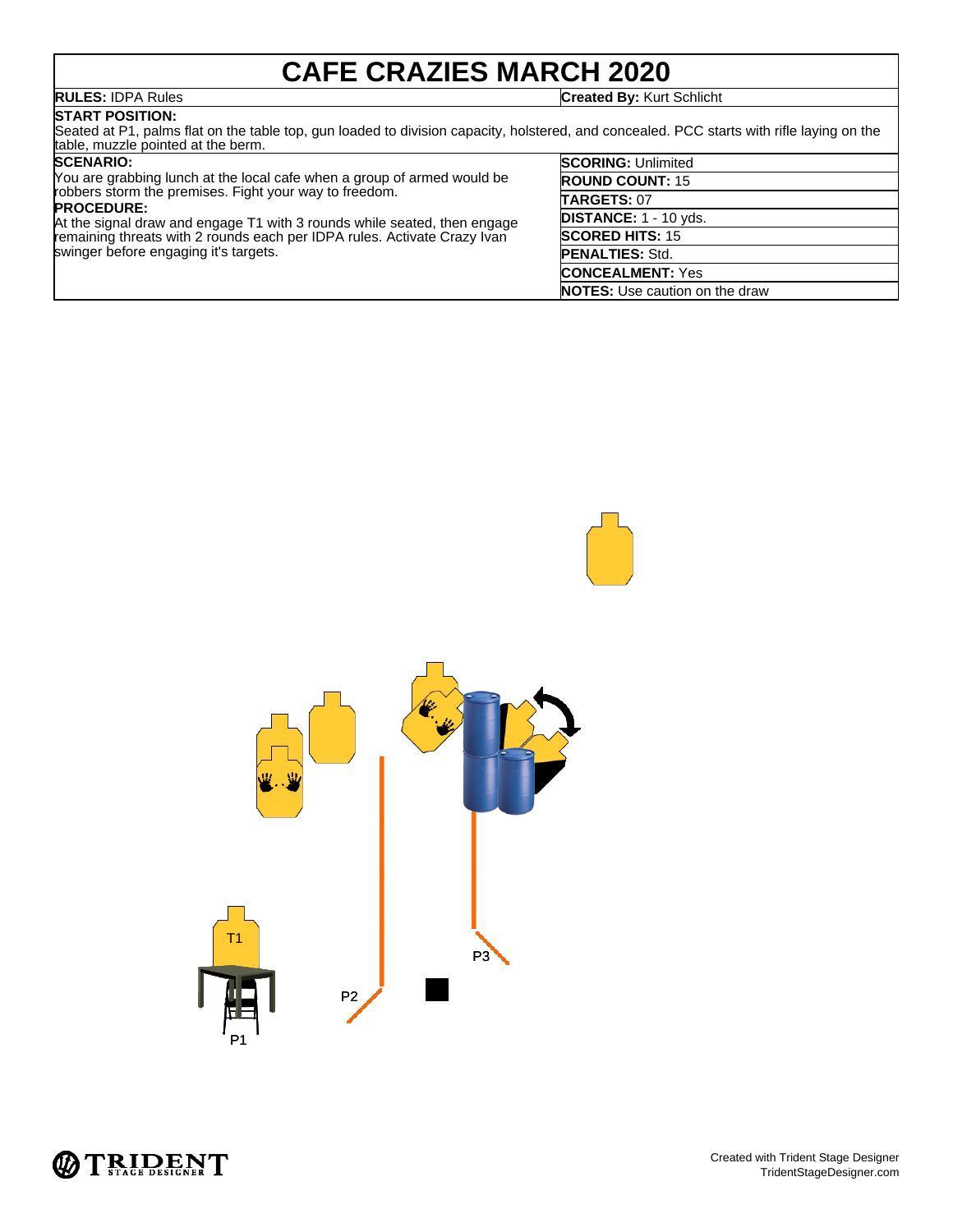# **BACKUP BUTTERCUP MARCH 2020**

## **RULES:** IDPA Rules **Created By:** Kurt Schlicht

| <b>ISTART POSITION:</b>                                                                                                                                                                                                                                                                                               |                                   |  |  |  |
|-----------------------------------------------------------------------------------------------------------------------------------------------------------------------------------------------------------------------------------------------------------------------------------------------------------------------|-----------------------------------|--|--|--|
| Standing at P1, hands relaxed at sides, gun holstered, loaded to division capacity, and concealed. PCC starts at low ready.                                                                                                                                                                                           |                                   |  |  |  |
| <b>SCENARIO:</b>                                                                                                                                                                                                                                                                                                      | <b>SCORING: Limited</b>           |  |  |  |
| Fast fire, transitions, and moving drill.                                                                                                                                                                                                                                                                             | <b>ROUND COUNT: 16</b>            |  |  |  |
| <b>PROCEDURE:</b><br>At the signal engage the targets with two rounds to the body each, then engage<br>the targets from behind the P2 fault line with two rounds to the body each, then<br>engage the targets from behind P3 fault line with two rounds each, then fire two<br>rounds to each head no closer than P4. | <b>TARGETS: 02</b>                |  |  |  |
|                                                                                                                                                                                                                                                                                                                       | DISTANCE: 5 - 15yds.              |  |  |  |
|                                                                                                                                                                                                                                                                                                                       | <b>SCORED HITS: 16</b>            |  |  |  |
|                                                                                                                                                                                                                                                                                                                       | <b>PENALTIES: Standard - Plus</b> |  |  |  |
|                                                                                                                                                                                                                                                                                                                       | <b>CONCEALMENT: Yes</b>           |  |  |  |
|                                                                                                                                                                                                                                                                                                                       | <b>NOTES:</b>                     |  |  |  |



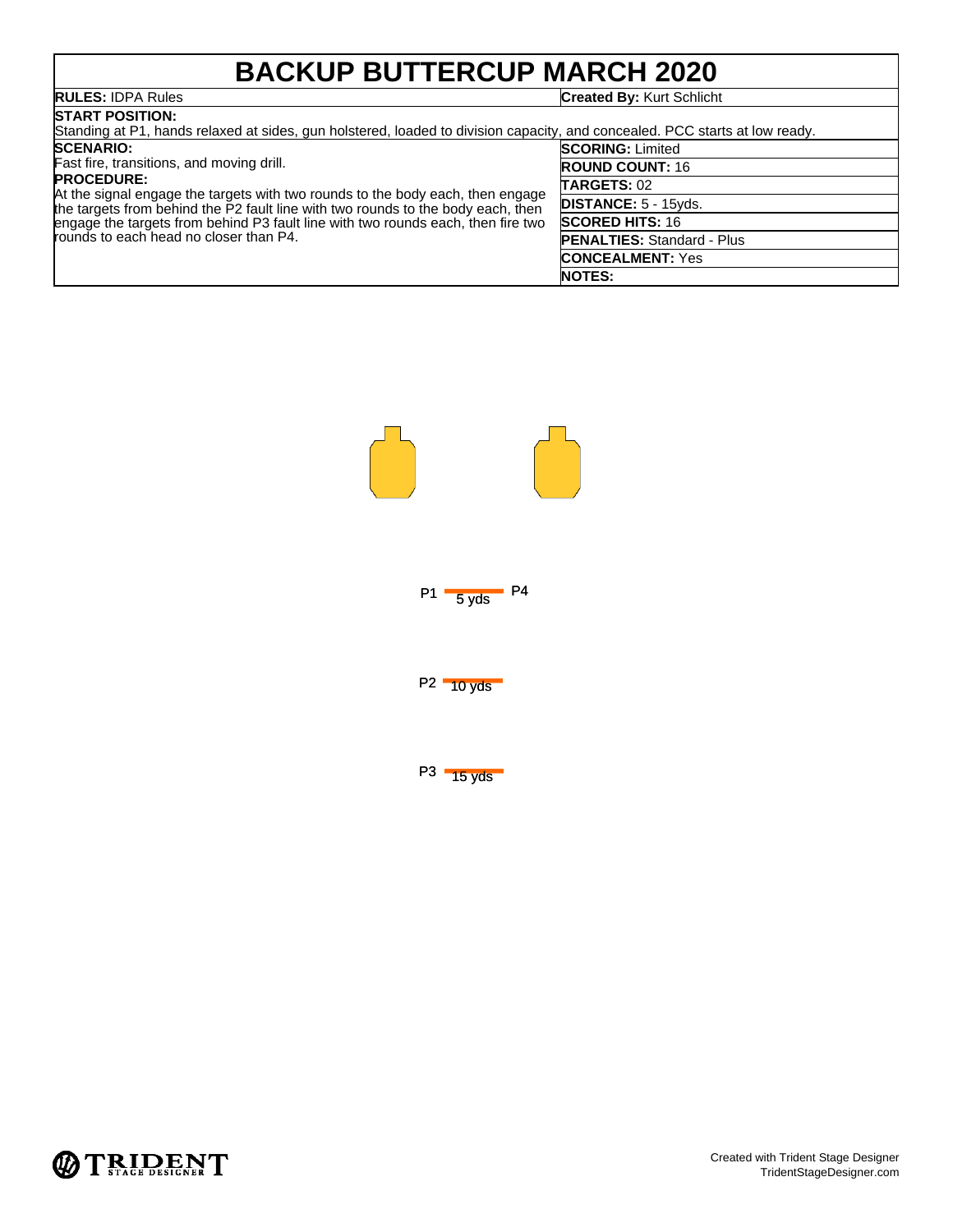

**Lake County IDPA Ross's Mad Maxmobile Mystery Machine**



**Course Designer:** *Ross Quarno*

## **SCENARIO: NOT PUBLISHED IN ADVANCE GUN READY CONDITION: NOT PUBLISHED STRINGS:** 1 **SCORING: UNK TARGETS: UNK**, **SCORED HITS: UNK START-STOP:** Audible - Last shot **RULES:** Current IDPA Rulebook **COVER GARMENT:** UNK **STAGE PROCEDURE: NOT PUBLISHED**



We'll be rolling out Ross's Mad Maxmobile, comprised of over 3,000 rivets, pup-ups, pulleys, rope, springs, tubing, magnets, cables and includes gas, brake, clutch and gear shift activators, an ejection handle, push put windshield, glove box, center console, trunk AND MORE.